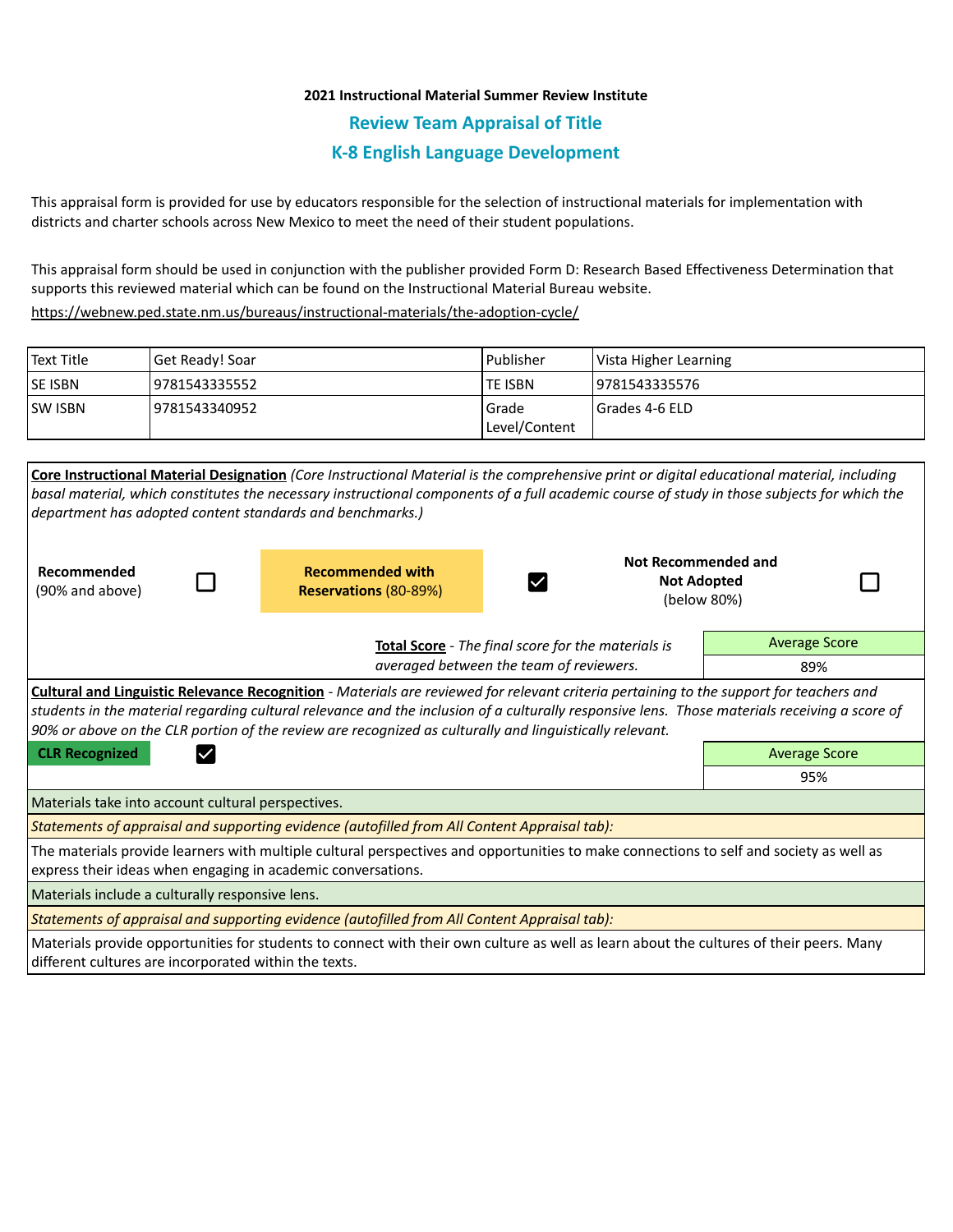**Standards Review** *- Materials are reviewed for alignment with the state adopted content standards, benchmarks and performance standards.*

Average Score

97%

Materials align with the English Language Development Standards.

*Statements of appraisal and supporting evidence:* 

Materials provide instruction for all 5 ELD standards: Language of Social & Instruction, language arts, mathematics, science and social studies. They provide modeling and scaffolding of new vocabulary in content areas. Throughout the course of the curriculum, guidance is provided for teachers to attend to standards based instructional expectations while offering students a focus on speaking, listening, and reading activities with a writing activity in each unit to help support student mastery of ELD standards in a variety of settings.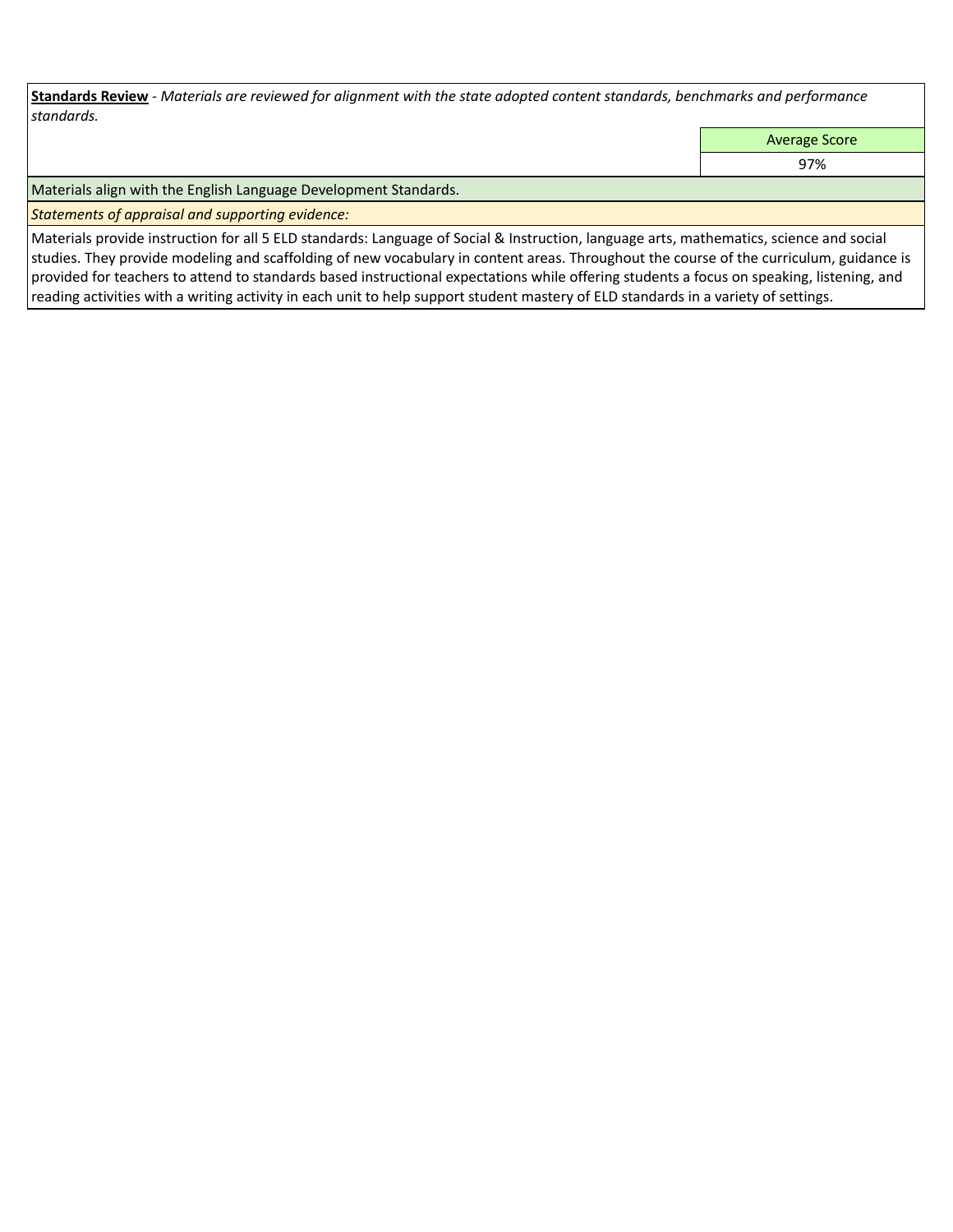**ELD Content Review** *- Materials are reviewed for relevant criteria pertaining to the support for teachers and students in the specific content area reviewed.*

Average Score

ELD materials set clear objectives in English language development and academic language development.

*Statements of appraisal and supporting evidence:* 

Materials provide goals and essential questions at the beginning of the unit; however, they do not provide language objectives or take into consideration the levels of English Proficiency.

ELD materials are grade-level appropriate and connected to the grade-level academic content of language arts, mathematics, science, and social studies.

*Statements of appraisal and supporting evidence:* 

Materials connect to all academic content areas with a focus on English language acquisition for the newcomer student or entering and emerging proficiency level. They also connect to grammar, phonics, and media. All of these areas are connected to the overall theme. Materials are not grade level or age appropriate. Activities, illustrations/photographs and other content are designed for students in the primary elementary grades (K-2).

ELD materials address and support the rigorous curriculum and instructional purposes to ensure language progression in all four domains: listening, reading, speaking, and writing.

*Statements of appraisal and supporting evidence:* 

Throughout every lesson in each unit, there are multiple opportunities for students to practice listening, speaking, and reading. A writing lesson is provided at the end of each unit. The materials have strategies to support students working in groups. Lessons build one upon another and scaffolded for language progression. They provide additional supports in the lesson to be used as needed by students. A picture dictionary is provided at the end of the student edition. Academic vocabulary in each lesson is written in bold lettering. There is no specific differentiation for language proficiency levels. Materials are basic and geared for the lower English language proficiency levels (entering and emerging).

ELD materials offer various assessment types in all four domains: listening, reading, speaking, and writing.

*Statements of appraisal and supporting evidence:* 

There are opportunities for students to work in small groups or independently to assess. Each lesson provides a formative assessment consisting of multiple choice, circle the answer, and yes/no questions. The materials do not provide opportunities for various assessment types and are not balanced across all the language domains. The majority of writing opportunities provided are found in the Connect to Writing lesson in each unit. The unit assessments are not available in the teacher edition but are referred to through an assessment program.

ELD materials include multiple instructional supports for the various levels of English Language proficiency of students so that students build and practice English language.

*Statements of appraisal and supporting evidence:* 

The ELD materials provide instructional supports for amplify and scaffold, but do not provide specific supports for each individual proficiency level. The materials provide sentence frames, graphic organizers, illustrations/sketches, pictures, and TPR for student support.

ELD materials provide several opportunities to bridge English language development and academic language development in all four domains: listening, reading, speaking, and writing.

*Statements of appraisal and supporting evidence:* 

Each unit introduces new content vocabulary through videos, pictures, discussions, partner activities for vocabulary, and graphic organizers to help bridge English and academic language. All of the supports help students develop English and academic language in context. The materials provide opportunities to develop language from word level to sentence level.

ELD materials align with culturally and linguistically responsive pedagogy.

*Statements of appraisal and supporting evidence:* 

The ELD materials consider student background and provide opportunity to make connections to background knowledge. Visuals are multicultural and text brings in information about other cultures. Stories provide opportunities for students to make connections to their own culture as well as other cultures. Cultural notes are provided for teachers as guidance for cultural awareness. Texts are not stereotypical but multicultural.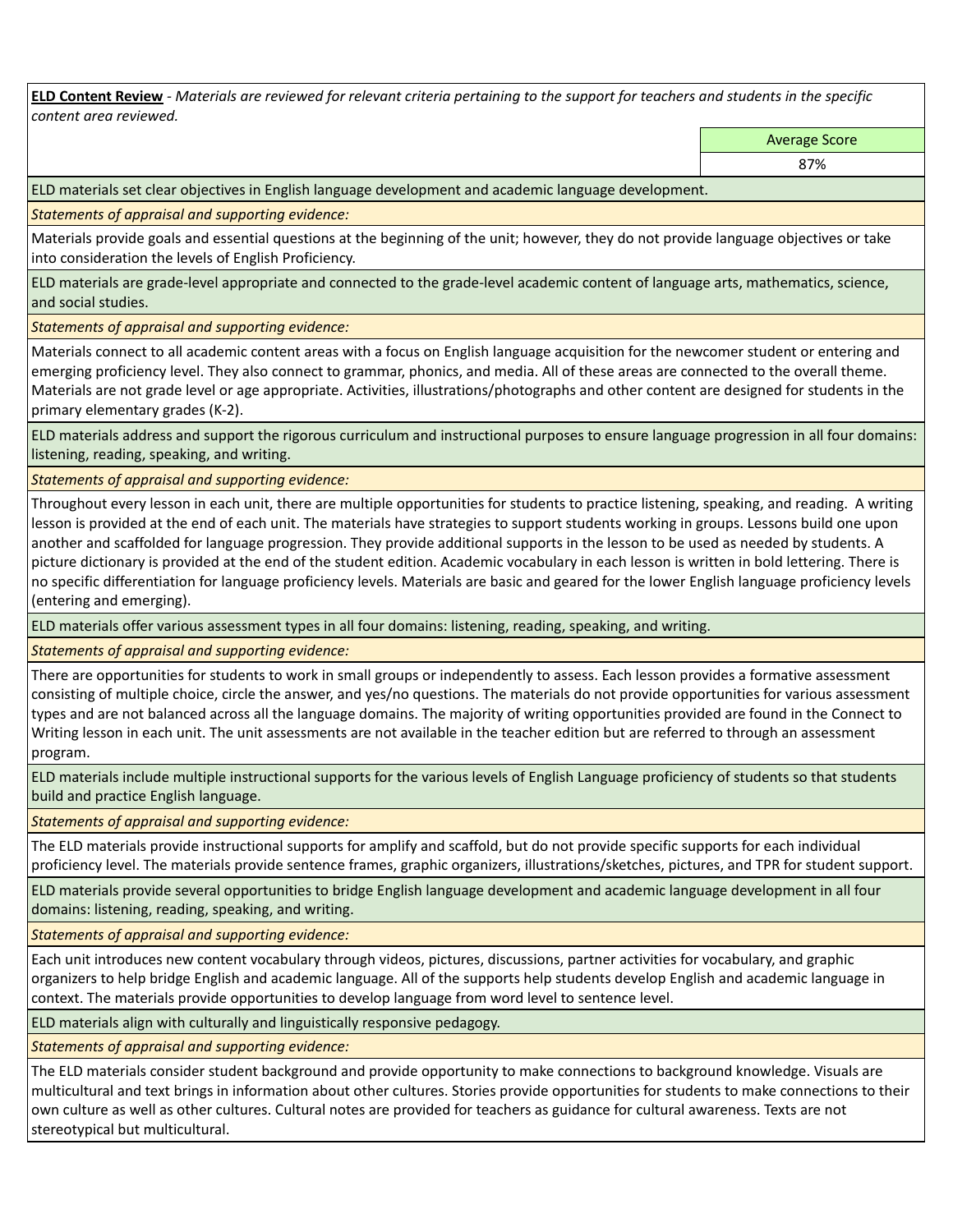ELD materials provide suggestions and recommendations for the teacher to engage culturally and linguistically diverse families and parents in supporting English language development.

*Statements of appraisal and supporting evidence:* 

Home-School connections are given throughout every unit. Cultural connections and notes allow students to share information about their home/culture.

ELD materials support English Learners with special needs and provides multiple curriculum, instructional and assessment opportunities for their English language, and academic language development.

*Statements of appraisal and supporting evidence:* 

The materials provide differentiation for levels of scaffold and amplify but not for specific proficiency levels. At the beginning of every unit, guidance is provided for supporting students with disabilities.

ELD materials provide the Three Features of Language: Word/Phrase Level, Sentence Level or (language forms and conventions) and Discourse Level / Linguistic Complexity

*Statements of appraisal and supporting evidence:* 

The materials provide a lesson on Connect to language, allowing opportunities to develop functional chunks of language. Every lesson begins with vocabulary and builds knowledge for students to participate in academic conversations, including in their home language. Activities are provided for students to enter at their level. Student grouping strategies are provided before doing independent work or presenting to the whole group.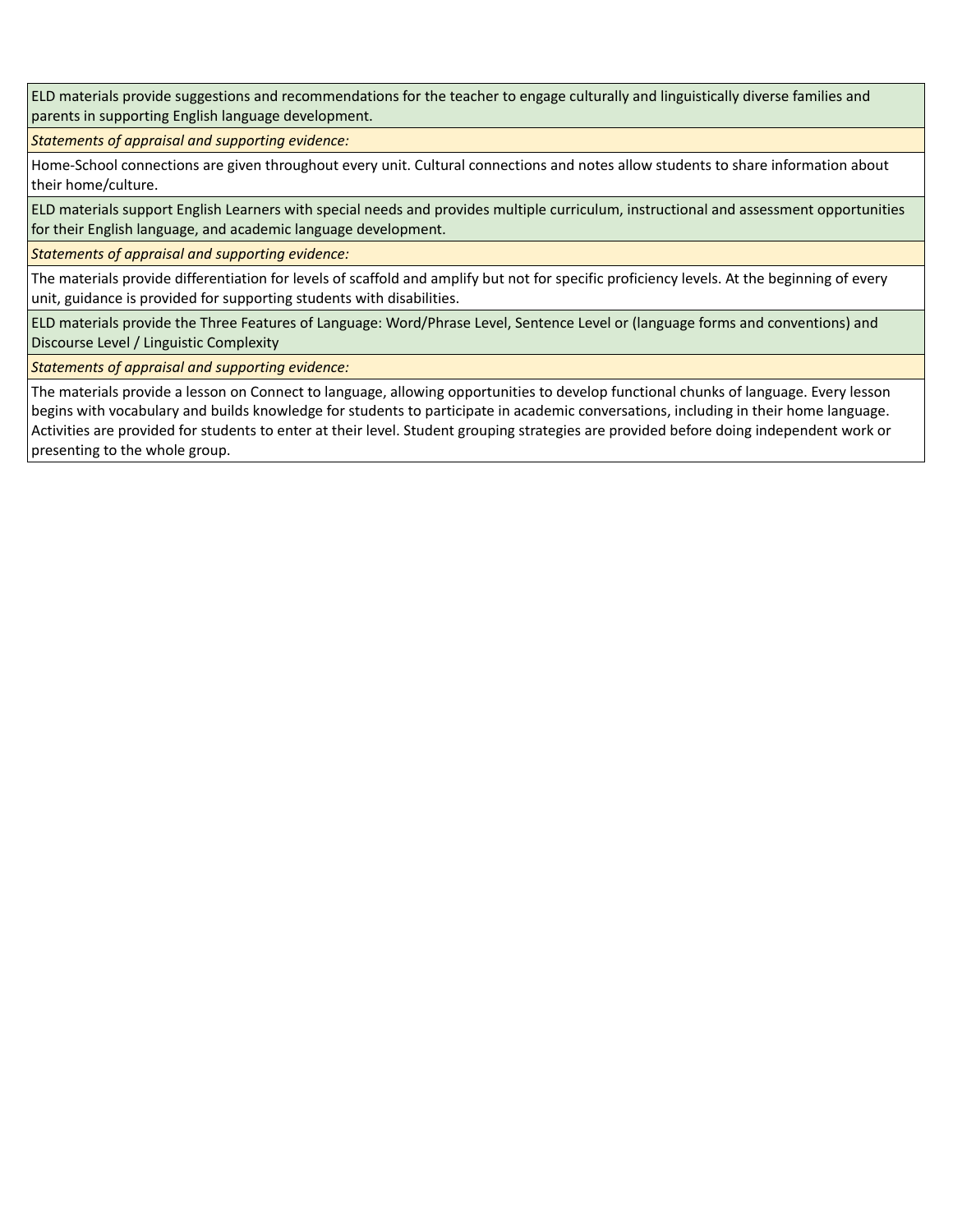**All Content Review** *- Materials are reviewed for relevant criteria pertaining to the support for teachers and students in the material regarding the progression of the standards, lesson structure, pacing, assessment, individual learners and cultural relevance.*

Average Score

91%

Materials are coherent and consistent with the standards that all students should study in order to be college and career ready.

*Statements of appraisal and supporting evidence:*

Each unit contains every content area for the ELD standards: Language of social & instruction, language arts, mathematics, science and social studies.

Materials are well designed and take into account effective lesson structure and pacing.

*Statements of appraisal and supporting evidence:*

A scope and sequence is provided for each unit. Every unit has a pacing guide as well. Units are structured the same with routines for each content area so students are familiar with the program.

Materials support teacher planning, learning, and understanding of the standards.

*Statements of appraisal and supporting evidence:*

Teacher planning and learning have multiple supports for the structure of the unit and built-in routines. There is no evidence of specific ELD or grade-level content standards or objectives. Activities in Get Ready Soar are not aligned to grade-level content standards.

Materials offer teachers resources and tools to collect ongoing data about student progress on the standards.

*Statements of appraisal and supporting evidence:*

Students are consistently discussing content so teachers can gather evidence; however, no grade level or ELD standards and objectives are provided. There is an assessment piece that provides numerous activities for students in the built-in routines section at the beginning of each unit. This section allows for student observation and the collection of data, but it does not tell teachers how to assess or interpret the data or how to assess students who are struggling. Pacing guides list given assessments, but do not give examples or tell teachers what to do or how to use it.

Materials support effective use of technology to enhance student learning.

*Statements of appraisal and supporting evidence:*

The materials provide opportunities for students to listen to songs and watch provided videos. Text recordings are provided as well as photographs for each lesson.

Materials can be easily customized for individual learners.

*Statements of appraisal and supporting evidence:* 

Differentiation is provided for scaffold and amplify and provides photographs, illustrations, and sentence frames for different language proficiency levels or students with disabilities.

Materials give all students extensive opportunities and support to explore key concepts.

*Statements of appraisal and supporting evidence:*

Key concepts make connections to all content areas and students explore them by making connections to the real world and their own lives through cultural connections and home-school connections.

Materials take into account cultural perspectives.

*Statements of appraisal and supporting evidence:*

The materials provide learners with multiple cultural perspectives and opportunities to make connections to self and society as well as express their ideas when engaging in academic conversations.

Materials include a culturally responsive lens.

*Statements of appraisal and supporting evidence:*

Materials provide opportunities for students to connect with their own culture as well as learn about the cultures of their peers. Many different cultures are incorporated within the texts.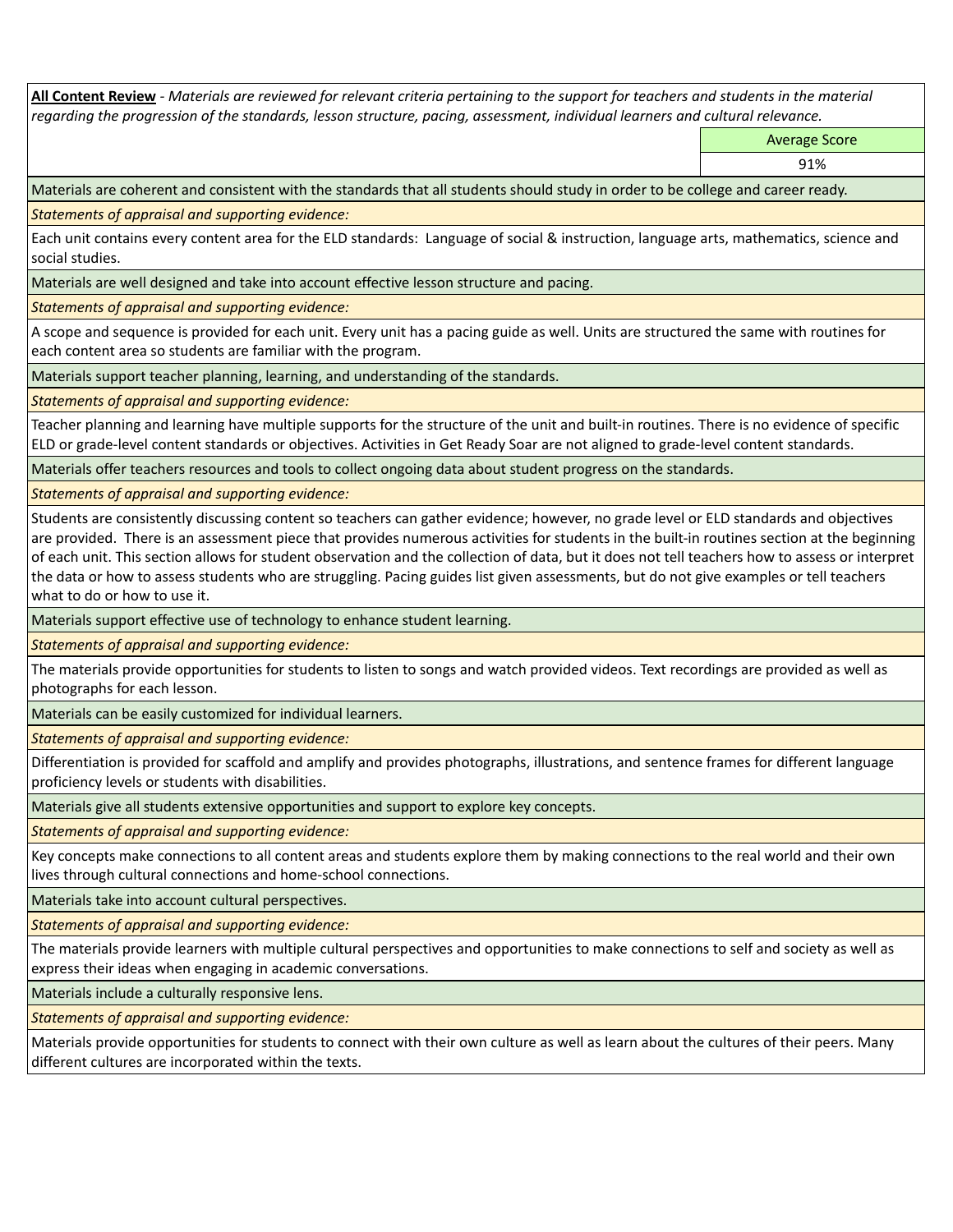**Reviewers' Professional Summation** *- These materials are reviewed by Level II and Level III educators from across New Mexico. The reviewers have brought their knowledge, experience and expertise into the review of these materials. They offer here their individual summary of the material as a whole.*

Reviewer #: 103

*Background and experience:*

I am a Level III teacher with 15 years of experience in teaching elementary general education, ELD, and Spanish dual/bilingual classes. I have a Master's degree in Elementary Curriculum & Instruction. I hold endorsements in TESOL, Bilingual, and Library Media and am a National Board Certified Teacher.

## *Professional summary of material:*

Get Ready: Soar is a curriculum specifically created for newcomer and students with the proficiency level of entering/emerging. The curriculum covers the NM ELD Standards and language domains in every unit and includes instruction for language, grammar, phonics, and media. Materials address and support the instructional purposes that ensure English language development in most of the language domains. The curriculum has an organized lesson structure and routine, which is consistent throughout all units. Multiple instructional supports are included for below and advanced students so students develop and practice English language and academic language of each content area. It is lacking instructional supports for specific English proficiency levels but there are photographs, illustrations, and other supports provided to help a variety of proficiency levels. The materials provide learners with opportunities to make connections to home and society as well as use their home language when working in small groups. Formative assessments are provided; however, rubrics and scoring guidance are not offered in the teacher editions. This material is not developmentally appropriate for the grade levels for which it was written. The main focus for each lesson is the acquisition of language not grade level content.

Reviewer #: 104

*Background and experience:*

I have worked as a primary elementary teacher for 21 years. I am a level III teacher with an endorsement is TESOL. I have a Master's degree in Curriculum and Instruction. I have taught as the English component of a 50/50 Dual Language team for 16 years at the primary level.

*Professional summary of material:*

Get Ready: Soar is a curriculum specifically created for newcomer and students with the proficiency level of entering/emerging. The curriculum covers the NM ELD Standards and language domains in every unit and includes instruction for oral language, grammar, phonics, and media. The program takes into consideration student background and home experience. Multiple opportunities are provided to make connections to background knowledge, home and culture. Activities also take into account students' primary home language and allow for use of the home language when discussing content. Visuals are multicultural and text brings in information about other cultures. Differentiated instructional suggestions are given in order to allow practice for language proficiency. Activities allow for students to work in small group and with partners in order to have academic discussions. Photographs and highlighted unit vocabulary support students' language learning. Each lesson begins with an essential question, which sets the purpose for learning; the essential question is revisited in partners or small groups at the end of the lesson. While there are many opportunities and support for language acquisition, language objectives and levels are not present in the teacher's edition. The program allows ample support and practice for language learning, but many of the lessons are not grade/age level appropriate. Students are not working on grade-level standards in the content areas. Concepts are at a lower content level with a focus on building English as a second language for emerging learners.

Reviewer #: 105

*Background and experience:*

I am a Level III licensed teacher with a TESOL endorsement and Master's degree in Curriculum and Instruction with emphasis in Literacy Studies. I have 15 years of teaching experience in first through fifth grade, ELD and the English side of a 50/50 dual language classroom.

*Professional summary of material:*